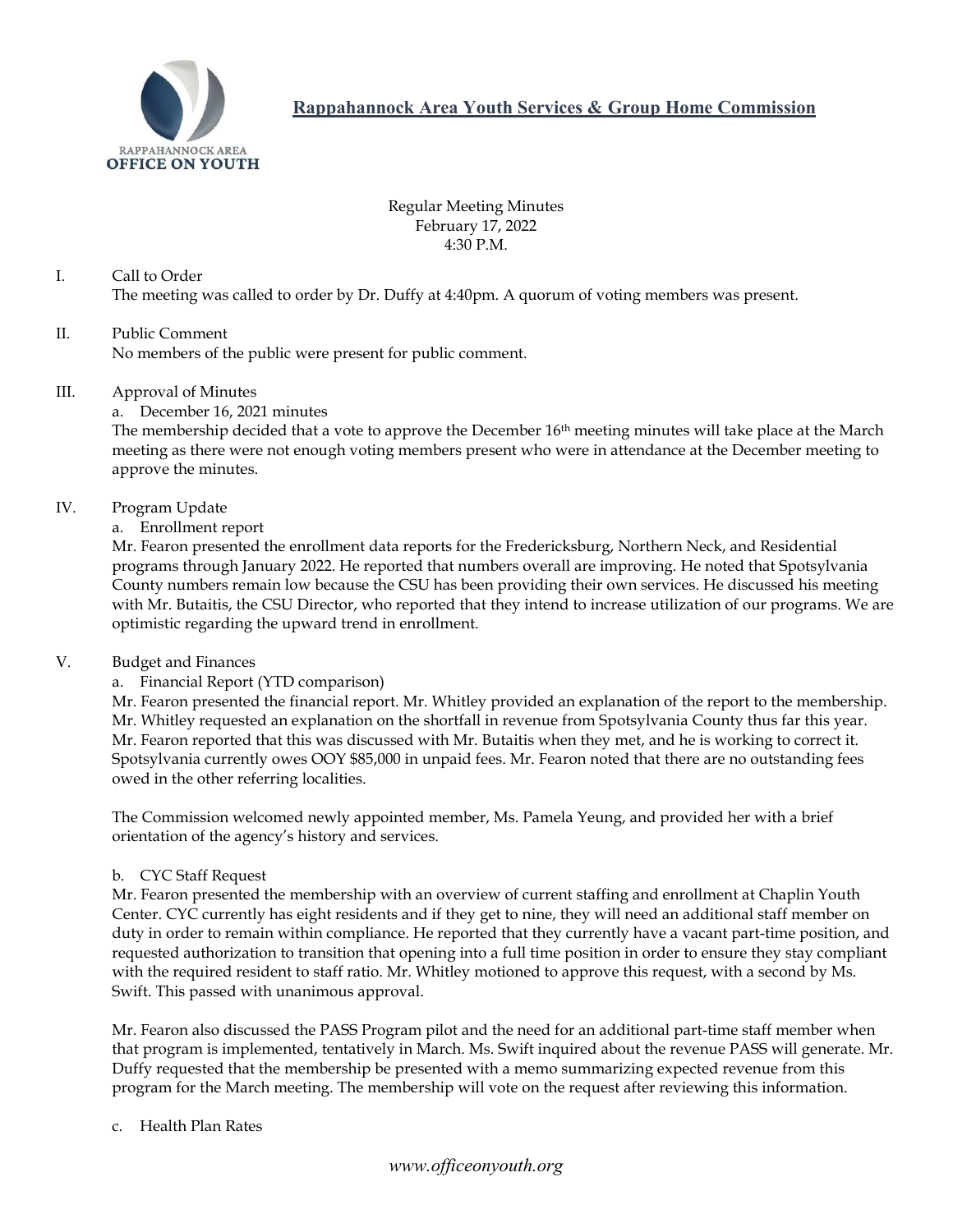

# **Rappahannock Area Youth Services & Group Home Commission**

Mr. Fearon presented the FY2023 Employee Benefits Overview, noting an 8% increase from last year. He reported that this is the same plan as previous years and employee contribution percentage is the same. Overall, differences from last year are minimal. Mr. Whitley motioned to approve, with a second by Ms. Yeung. All members present were in favor of approval.

## VI. Old Business

## a. Rebranding discussion

Mr. Fearon presented the new logo to the membership. After some discussion by the membership, it was determined that no vote is needed to approve this change in logo.

## b. CYC Proposed Policy Changes

Mr. Fearon presented the proposed policy change regarding transportation of CYC residents for emergency off site medical treatment if only one staff member is on duty at the group home. The policy now states a staff member or administrator on call will meet the resident at the hospital within one hour until relieved by a parent/guardian. It previously stated that a staff member would meet the resident "within a reasonable amount of time." After discussion, Mr. Whitley motioned to approve the changes with the plan to put it back on the agenda next month for further evaluation. Ms. Yeung abstained from the vote. The vote was deferred until the next meeting due to not having enough voting members present.

#### VII. New Business

## a. CYC Staffing

Mr. Fearon reported that it will cost the agency an additional \$106,000 to hire the appropriate number of staff in order to have two group home staff members on duty at all times. The membership agreed that the current budget does not support the agency's ability to hire these additional staff at this time.

## b. CYC/OOY Emergency response discussion

Mr. Fearon provided an overview of the events that took place at Chaplin Youth Center during the most recent snow storm and the discussed the need to have a comprehensive emergency plan in place, to include expected response from localities. Mr. Whitley provided an update on how the City of Fredericksburg responded by plowing the group home's driveway and parking lot. Mr. Fearon discussed the power outage and the sprinkler system malfunctioning which resulted in the inability to turn off the fire alarm. The fire department was overwhelmed with calls and were unable to respond in a timely manner. Residents were relocated to the OOY Fredericksburg Office once it was safe to leave after the city sent plows to clear the driveway and parking lot. The membership agreed that a comprehensive plan needs to be developed.

## c. FY2023/2024 Capital Projects

Mr. Fearon presented upcoming capital projects needed for Chaplin Youth Center, to include a whole home generator. He was able to find a generator which will help keep some electricity on in case of another power outage, but a larger generator is needed and should be considered in the future. CYC will also need new windows and some kitchen repairs. An immediate need is new cameras because there are several blind spots within the group home and no cameras outside of the house. The estimated cost for cameras is \$3600.00.

## VIII. Comments, announcements and other business

a. Youth resource event- March/April 2023

Mr. Fearon reported to the membership that this event scheduled for May 2022 has been postponed until next year due to the uncertainty of COVID at this time.

## IX. Next Meeting and Adjournment

a. Discussion (Third Thursday of every other month)

Dr. Duffy suggested that commission meetings happen on the third Thursday of each month moving forward.

## *www.officeonyouth.org*